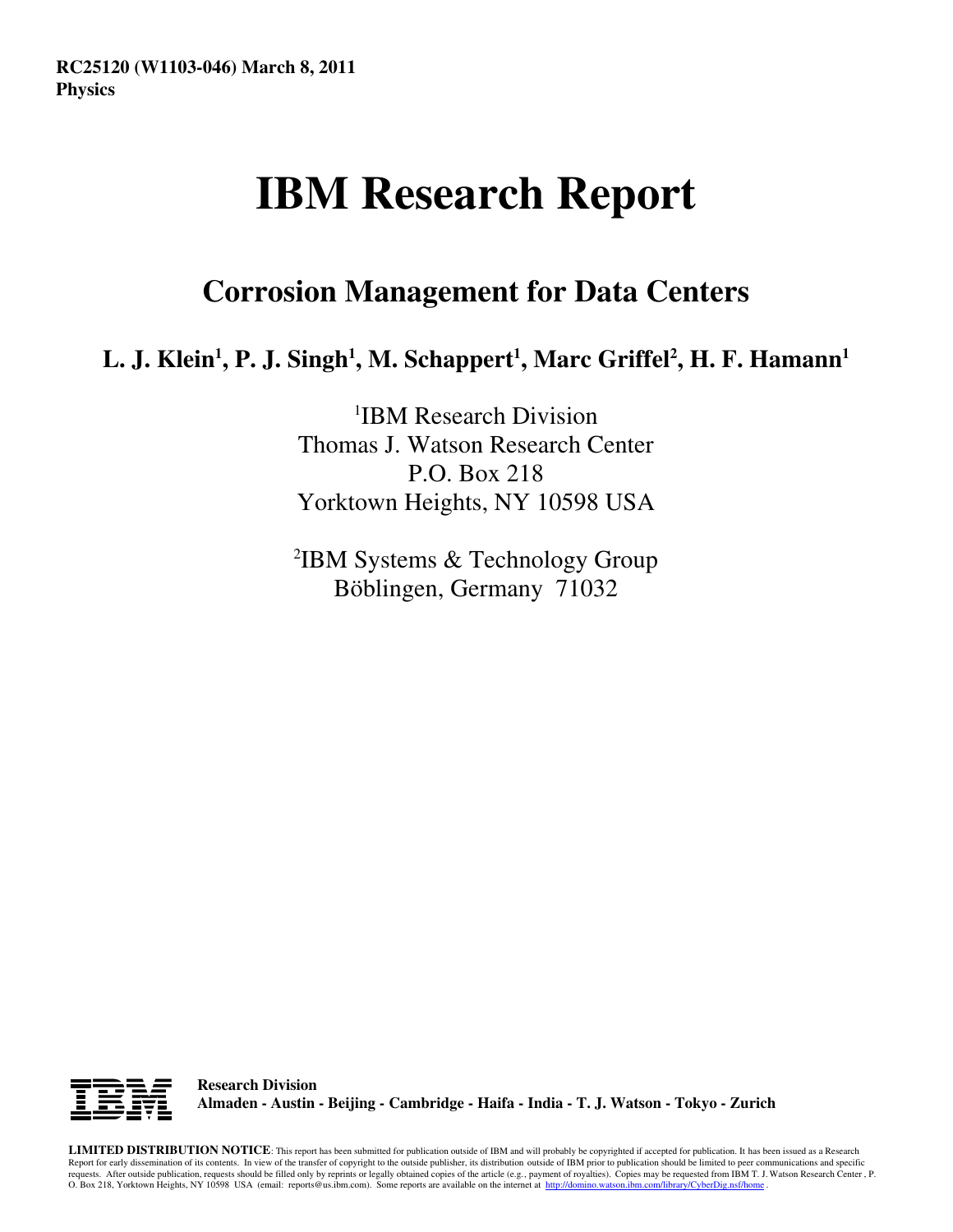#### **Corrosion Management for Data Centers**

L. J. Klein<sup>1</sup>, P. J. Singh, M. Schappert, Marc Griffel\*, H. F. Hamann<sup>2</sup> IBM TJ Watson Research Center, Yorktown Heights, NY 10598 \*IBM Systems &Technology Group, Böblingen, Germany, 71032 Email:  $\frac{1}{2}$  kleinl@us.ibm.com and  $\frac{2}{2}$  hendrikh@us.ibm.com

#### **Abstract**

The recent interest in air-side cooling and the spread of data centers into geographies with higher levels of atmospheric contamination is requiring more attention towards air quality management in data centers. One concern of air side economization is an increase in contamination levels potentially leading to more failures and outages of the IT equipment. In this paper we describe a corrosion measurement and management technology that enables high accuracy and real time monitoring of the gaseous contamination. The synergistic effects of indoor air temperature and relative humidity on corrosion rates are investigated and the spatial and the temporal variations of the corrosivity are established. Filtering of the outside air, both for particulate and gaseous contamination can mitigate air contamination in data centers. Implementing a facility wide air quality monitoring system promises the safe use of air-side economizers and would establish appropriate filtering, which enable early prevention of critical situations for information technology (IT) equipment operations.

#### **Keywords**

corrosion, risk management, relative humidity, dew point, data center

#### **1. Introduction**

The desire of operating data centers (DCs) more energy efficient has resulted in two trends: (1) environmental operating parameters for IT equipment have been significantly expanded and (2) air side economizers are increasingly used to offset cooling energy consumption, which can be substantial fraction of the total DC power. These two trends can have significant implications for the corrosion risk of a DC.

#### **a) Expanded DC environmental operating conditions**

Traditionally DCs are operated in highly controlled environments where strict temperature, humidity and air quality parameters are maintained. Recently the temperature and humidity operating envelope was expanded by The American Society of Heating, Refrigerating and Air-Conditioning Engineers (ASHRAE) in collaboration with IT equipment manufacturers. [1] The recommended temperature and humidity levels for air inlets in IT equipment are summarized in Table 1.

| <b>ASHRAE</b> recommendations | IT equipment<br>environment (2008) |  |
|-------------------------------|------------------------------------|--|
| Low end temperature           | 18 $^{\circ}$ C                    |  |
| High end temperature          | $27^{\circ}$ C                     |  |
| Low end moisture              | 5.5°C dew point                    |  |
| High end moisture             | 60% RH and<br>15° C dew point      |  |

Table 1 ASHRAE recommended environmental parameters for data center operations. [1]

The ASHRAE guidelines are designed to minimize the physical failure risks of the IT equipments while achieving higher energy efficiency. [2-7] For example it is suggested that humidity levels below 20% can increase the probability of electrostatic discharge (ESD) and implicitly the failure of integrated circuit components. [2] High humidity levels (above 70%) may increase the probability of PCB board delamination, anodic filament growth, zinc whisker growth and corrosion. [3-6] Furthermore the recommended operating boundaries are considering the combined effect of temperature and relative humidity to avoid condensation and static charge buildup.

Extended operation outside of the recommended environmental ranges exposes the IT equipment to higher failure risks. Many studies have been dedicated to investigate the effect of temperature and humidity on integrated circuit (IC) reliability. Predictive models of "mean time to failure" for IC components were developed based on first principle models and/or on data driven models of failed components in the field. [7] While these models apply to discrete IC components they can be extended to system levels as discrete component failure will affect IT equipment operation.

**b) Air-side Economizer:** One of the most straightforward approaches to drive down cooling energy cost in a data center is air side economizer. [8] Its main advantage is that it can be adapted using existing infrastructures and has a proven track of successful deployment in buildings and industrial facilities. Enabling free air cooling in high energy demand facilities like data centers can reduce cooling energy consumption by up to  $\sim 50\%$ . The period of time in a year when air side economizer can be used is dependent on the outside air temperature and humidity levels and can vary with geographical locations and weather conditions. Based on local weather data the numbers of hours a data center can utilize outside air for cooling for three cities are summarized in the graph below: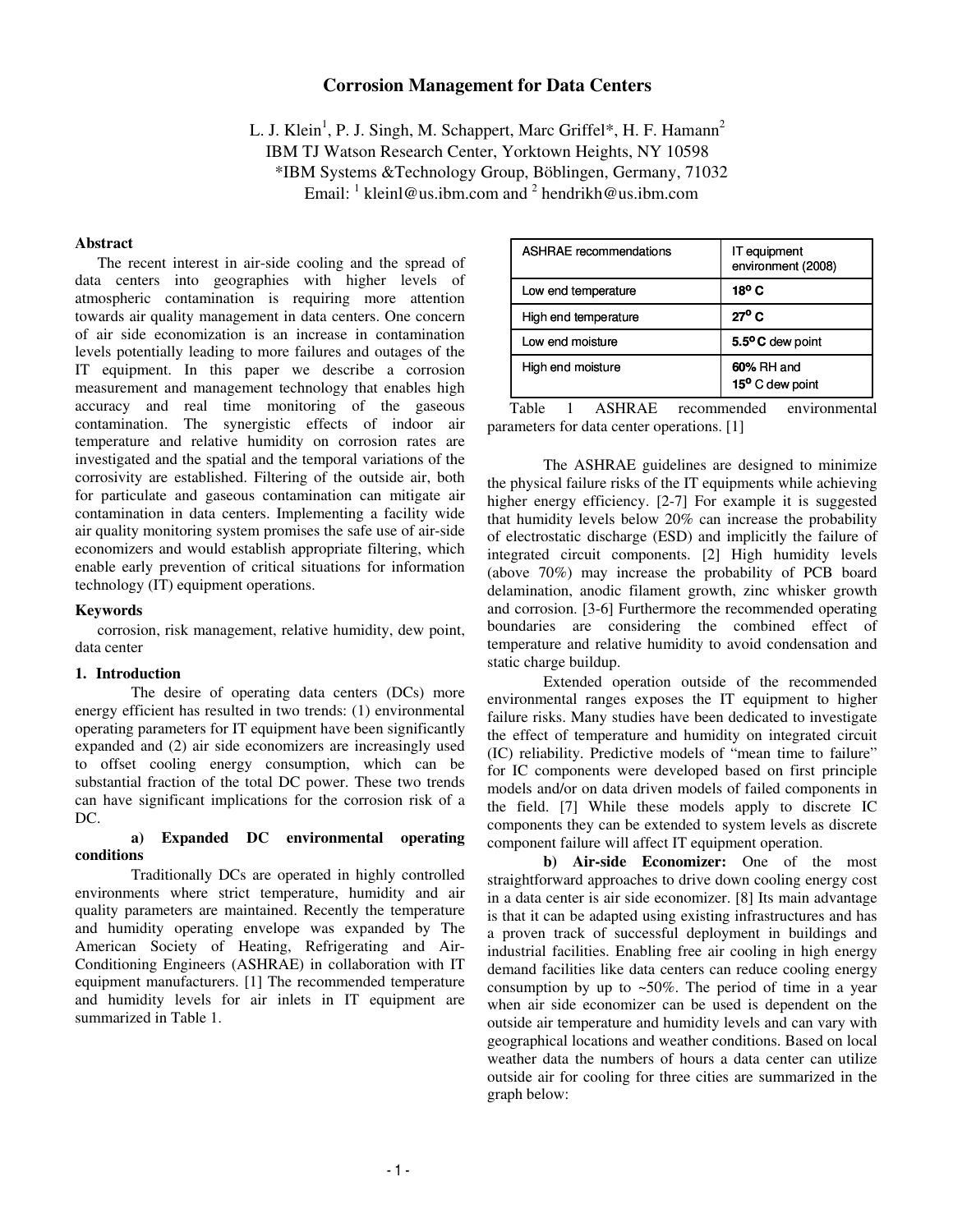| Representative<br><b>Cities</b> | <b>Potential Hours</b><br>of air side<br>economizer | <b>Potential</b><br>percent of "free"<br>cooling |
|---------------------------------|-----------------------------------------------------|--------------------------------------------------|
| San Francisco, CA               | 8.563                                               | 98%                                              |
| <b>New York, NY</b>             | 6,634                                               | 76%                                              |
| Dallas, TX                      | 4.470                                               | 51%                                              |

Table 2: Potential availability for airside economizer in three US cities, using a target supply air temperature of  $20^{\circ}$ C at a dew point temperature set point of 12º C .

For IT equipment operated at high temperatures and increased humidity combined with high level of air contamination can lead to corrosion risk in data centers. As we will discuss in this paper only a comprehensive monitoring and management technology addressing the corrosion risk in real-time promises to enable the full leverage of both the expanded range of environmental parameters for operating IT equipment as well as air side economizer.

There are two types of contamination that were identified to impose risk on IT equipment; particulates and gaseous contaminations. [9] Recent investigation of the particulate contamination levels in data centers established that proper filtering can reduce the concentrations to acceptable levels. [10] For gaseous contamination monitoring, the ASHRAE publication [9] states that reactivity should be measured both for copper and for silver. The study recommends that copper and silver corrosion rates should be maintained less than 300 Å/month for a non contaminated environment. Furthermore the ASHRAE publications suggest that in situations where atmospheric contamination is high, proper filtration should be used to reduce the corrosion levels below 300 Å/month. [9]

Based on ANSI/ISA-71.04-1985 the corrosivity in data centers can be classified according to 4 severity levels: G1 level-Mild with copper reactivity rate below 300 Å/month; G2 level-Moderate with reactivity levels between 300 to 1000 Å/month; G3 level-Harsh with reactivity levels between 1000 to 2000 Å/month; and G4 level-Severe with reactivity levels above 2000 Å/month. [11]

In this article we present the development of a high sensitivity real time corrosion sensor technology and initial corrosion results from a data center with known corrosion problems. We investigate the indoor air parameters (temperature and relative humidity) impact and their synergistic effect on the corrosion rate. Spatial and temporal variations of the corrosion rate are established in this data center and corrosion rate changes are correlated with temperature and relative humidity variations. We are also comparing two corrosion monitoring techniques, one based on real time corrosion sensing and a second based on Coulometric detection of metal coupons.

High sensitivity corrosion rate measurements enable the development of corrosion management strategies in data centers. With corrosion sensors installed both inside the data centers and outdoor, the corrosion management enables real time monitoring of the pollution levels of the outside air for cooling purposes. Such a strategy can prevent polluted air being used for cooling purposes and enable air side economizer utilization when outdoor contamination levels are low. With contamination (corrosion) sensors distributed in the data center, the continuous monitoring will assure that year long air quality specifications are maintained in the data center including the effectiveness of gaseous filters. Having contamination control monitoring is critical in areas with higher corrosion risks (such as CA, NY, NJ) where previous measurement of the gaseous contamination of the outdoor air established that the corrosion rates can be higher then the recommended upper levels (300 Å/month). [12]

#### **2. Corrosion monitoring and management**

Corrosion caused failures of discrete electronic components and PCB boards have been reported in literature. [13-15] Studies since the 1980's reveal that atmospheric corrosion is a concern for telecom facilities, avionics and nuclear plants. Concomitantly corrosion management strategies have been developed for nuclear plants and for avionics. [16-19] These management models include prognostics to asses the mean time to failure and useful lifetime for components, circuits and systems. Similar strategies may become feasible for data center operations, where risk factors like increased operating temperature, very high and very low relative humidity, rapid temperature and humidity cycling and air contamination could be quantified by standard metrics that allow comparison of the risk levels between data centers.

 An emerging risk factor is the air contamination in data centers that can lead to corrosion related failures. There are two main goals of a corrosion management strategy: establish the risk levels for IT equipment operated in contaminated atmosphere and propose strategies to mitigate corrosion effects. A successful corrosion management approach should integrate correlation of the corrosion rate levels with mean time to failure for electronic component and IT equipment and should use prognostic tools to estimate the remaining useful lifetime. Since corrosion is a synergistic result of gaseous contamination, temperature, and humidity variations in data centers, the corrosion has to be analyzed in the context of data center operating conditions. A full scale deployment of temperature, humidity, and air flow sensors combined with corrosion sensors enables the development of predictive risk models for data centers.

Gaseous contamination can be monitored by (1) measuring the composition of the air in the data center or (2) metal reactivity monitoring. For reactivity monitoring, a clean metal surface is exposed to the contaminated atmosphere and the growth rate of contamination product is measured. Gas composition monitoring in data centers can measure contamination levels directly. However, relating gas concentration levels to corrosion rate turn out to be a challenging task. [20] The reactivity method is a more direct and preferred characterization of the corrosion rates in data centers over gas concentration measurement. [21]

For atmospheric contamination monitoring it has been established that silver and copper are reactive to atmospheric pollutants including sulphur bearing gases. Furthermore silver is more reactive in the indoor atmosphere while copper is a better monitor of the outdoor air. [12]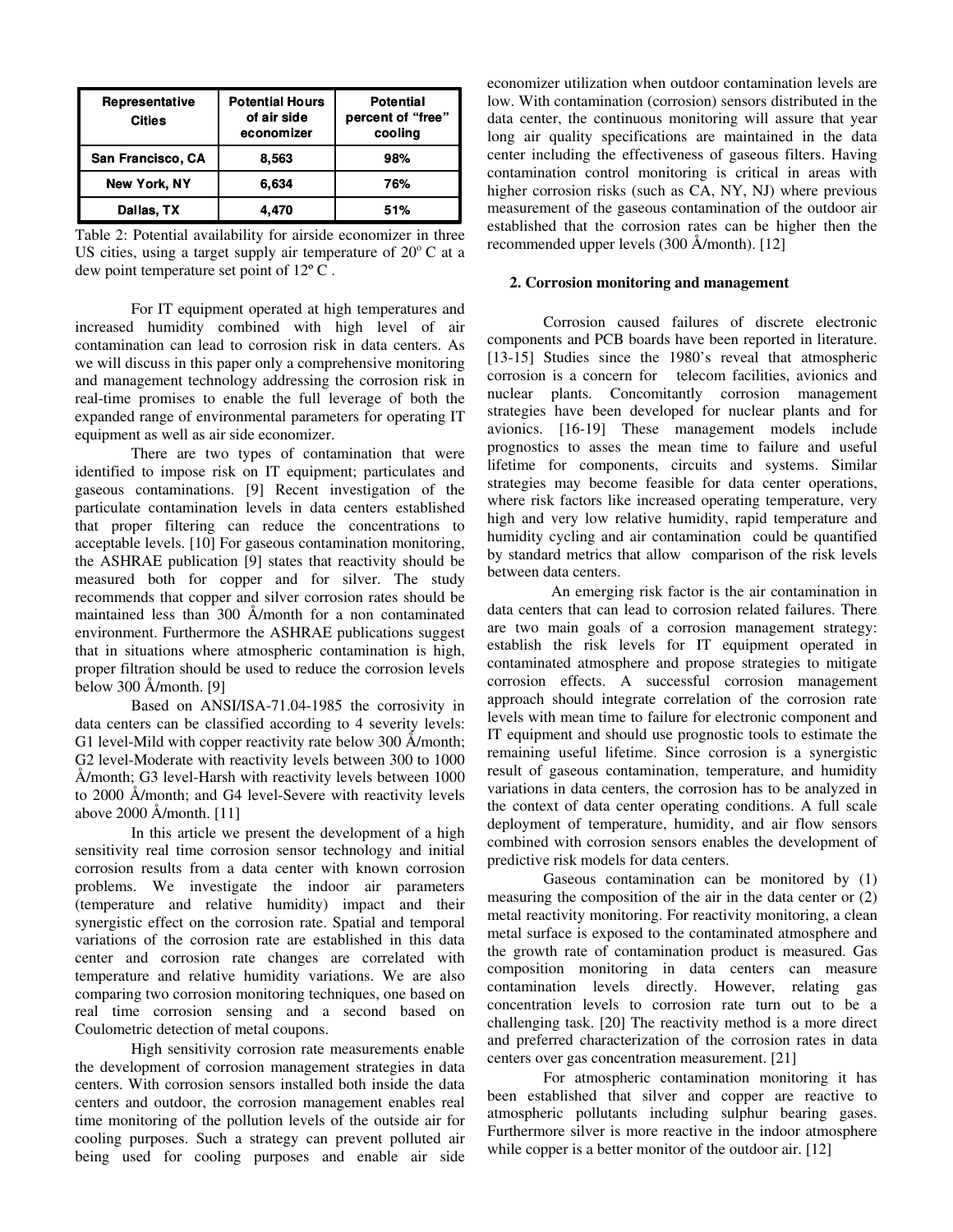The reactivity of the contaminated atmosphere with metal surfaces can be measured by passive and real-time means. Passive methods expose metal foils to the environment and measure the thickness of the corrosion product by Coulometric reduction or by weight gain. The real-time sensing on the other part, measures the transformation of metal films into corrosion products. There are two real time detection approaches: electric measurements of the resistance change of a thin metal film or weight gain measurements. [22] Both these methods measure cumulative corrosion over the exposure time.

We developed a very sensitive atmospheric contamination sensor with a corrosion rate sensitivity of 1 Å/day and sensor lifetime of over 2 years. In other corrosion sensor implementations there is a tradeoff between (1) the corrosion rate sensitivity that is limited by smallest corrosion caused change detectable by the recording equipment and (2) the lifetime of the sensor that is limited by the film thickness that gets consumed by corrosion. In our approach, to maintain the sensitivity while preserving sensor lifetime, multiple sensors having increasing film thicknesses are monitored simultaneously. Once the thinnest film is consumed by corrosion, the detection circuit monitors the second sensor having a larger film thickness, and when the second sensor is consumed the circuit monitors the third sensor. The sensor consists of thin metal film structures deposited on glass or silicon surfaces. The width and the length of the metal film are much larger than the film thickness assuring that any change in resistance is fully due to film thickness change. Once the metal film is exposed to the corrosive environment the silver and copper film get transformed into non conductive corrosion products like Ag<sub>2</sub>S, Cu<sub>2</sub>O, Cu<sub>2</sub>S etc. This change in chemical composition of the film results in a change in film thickness and an increased resistance of the thin film structure. The resistance change is converted to film thickness loss and the change over a period of time gives the corrosion rate. Furthermore both silver and copper sensors are located on the same substrate such that corrosion rates for both metals are investigated simultaneously under similar environmental conditions.

The detection electronics is a Wheatstone bridge circuit where the exposed silver and copper film elements are resistors of the bridge arm. Bridge circuits have been used in the past for strain sensing where small changes in resistance can be detected. The corrosion sensor and the detection electronics are shown in Fig 1a. A 1-wire communication protocol is used for sensor inquiry and the data is recorded using IBM's Measurement and Management Technologies (MMT). [23] MMT is an established technology for optimizing energy efficiency in data centers. MMT entails an analytic platform to monitor and to integrate sensor data in physical models for full scale modeling of the environmental conditions of the data centers (Fig 1a). [24] The corrosion data complement temperature and humidity information



Fig 1 The data center layout (a) with sensor positions marked on the MMT map and a picture of the corrosion sensor with the electronic circuit. Schematics (b) of sensor placement under the raised floor and in front of racks at a height of  $0.5$  m and 1 m.

acquired by MMT for a holistic assessment and modeling of the atmospheric conditions in data centers.

Real time silver corrosion sensors were placed in a DC with raised floor that utilize air cooling. The sensors were mounted at the outlet of ACUs (2 sensors), in front of computer racks at 0.1 m above the ground (4 sensor), at a height of 1 m front of rack (4 sensors) and at a height of 2 m front of rack (1 sensor). To compare the corrosion measurement methods, besides real time sensors additional silver and copper coupons were installed in front of two racks for a period of 1 month. Additional reference coupons enclosed in a plastic bag were deployed to establish the reference levels for corrosion product calculations. In the case of the reference copper coupon, after being deployed in the DC, sealed in protective bag, a thin Cu<sub>2</sub>O oxide film  $(16± 2)$ Å) was formed while the control silver coupon had no corrosion product. Copper interacting with the moisture in the air oxidizes over a short period of time.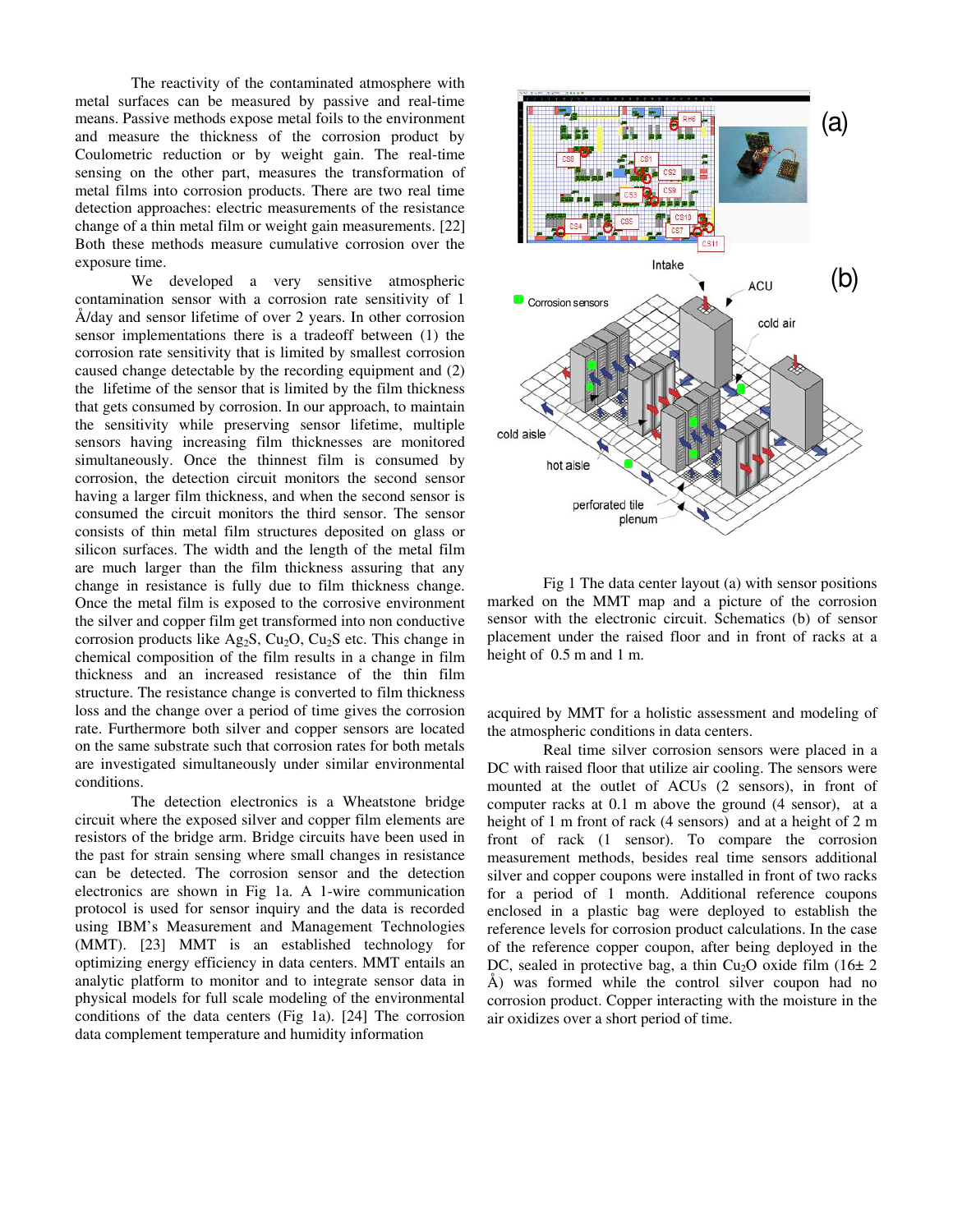

Fig 2 Silver film loss as function of time for a corrosion sensor positioned at front of rack at 0.1 m height.

Real time corrosion sensors located under the raised floor, at the outlet of ACU, detected small corrosion (<10 Å/month). We note that in these locations the temperature was maintained constant at 15º C during the time of measurement. For other sensors located above the raised floor at a height of 0.5 m in front of racks, the average corrosion rate was ~160 Å/month. For sensors located at 1 m height the corrosion rate was ~140 Å/month. Sensors located above the raised floor, the air temperature was  $23^{\circ} \pm 2^{\circ}$  C as the cold air coming from the raised floor is mixed with air that backflow from the fans that cool the IT equipment. The other corrosion sensors placed at same height but different racks measured a corrosion rate of 150 Å/month.



Fig 3 Silver thickness loss and simultaneous variation of the relative humidity in the data center. When the relative humidity goes below 27% (shaded regions) the metal loss became constant.

The variations in the corrosion rate are due to the different micro-environmental conditions that sensors are placed. Different humidity and air flow rates have their influence on the corrosion rate.

The silver film loss for a 2 month time period is shown in Fig 2. The silver film loss increased with time, as the silver gets consumed once reacting with the polluted atmosphere. There are periods of time when the metal loss is constant (plateaus in the curve), the corrosion rate of the silver film is very small. A section of Fig 2 is shown in Fig 3 where the metal loss and the relative humidity changes are plotted on the same graph. The silver film loss is strongly influenced by the relative humidity measured in the same locations (Fig 3). When the relative humidity was below 27% the metal loss became constant. The shaded regions are the periods when humidity is below 27 % and the metal loss is constant. When the relative humidity was above 27%, the silver thickness loss is accelerated.

The silver thickness loss data from Fig 3 were converted to corrosion rates (i.e. by determining the slope of metal loss for segments where the relative humidity was constant). For every segment the corrosion rate was calculated as the ratio of metal loss divided by the time period. The corrosion rate as function of relative humidity and also as function of temperature is shown in Fig 4.

The corrosion rate detected by the same sensor changed from 50 to 500 Å/month with an averaged corrosion rate of 150 Å/month. These changes of the corrosion rate are due to temperature and humidity variation during the study period. The change in corrosion rate as function of relative humidity and temperature in the data center is shown in Fig 4. The silver corrosion rate, for this particular data center, is mainly driven by relative humidity variations; as the relative humidity increases above a certain threshold the corrosion rate also increases. Previous studies suggested that silver corrosion rate is independent of humidity while other studies measured a humidity dependence on corrosion rates. [12, 25] For the 60 nm silver sensors used in this study the corrosion rate increases with relative humidity. Since the temperature variations are less than  $3^{\circ}$ C, the corrosion rate is not strongly influenced by temperature in this particular data center. Further studies are necessary to establish the corrosion rate dependence on temperature in data center environments.

Copper and silver coupons were deployed in the same data center for a period of 1 month. There were 2 silver and 2 copper coupons positioned at 0.5 m and 1.5 m height. The coupons were analyzed using Coulometric reduction for corrosion rate measurements: the corrosion rate was  $121 \pm 35$ Å/month for silver and  $48\pm13$  Å/month for copper. The same analysis established that the main corrosion products were  $Ag<sub>2</sub>S$  for the Silver foil and mainly Cu<sub>2</sub>O and a small amount of CuO for the Copper foil. Both real time corrosion sensors and coupon measurement indicates that the atmosphere is G1 level (corrosion rate <300 Å/month) suitable for data center operations as per ASHRAE recommendations. The corrosion rate measured by the real-time sensors varied significantly over the study period and there were periods of time when the corrosion rate was >300 Å/month indicating a G2 environment.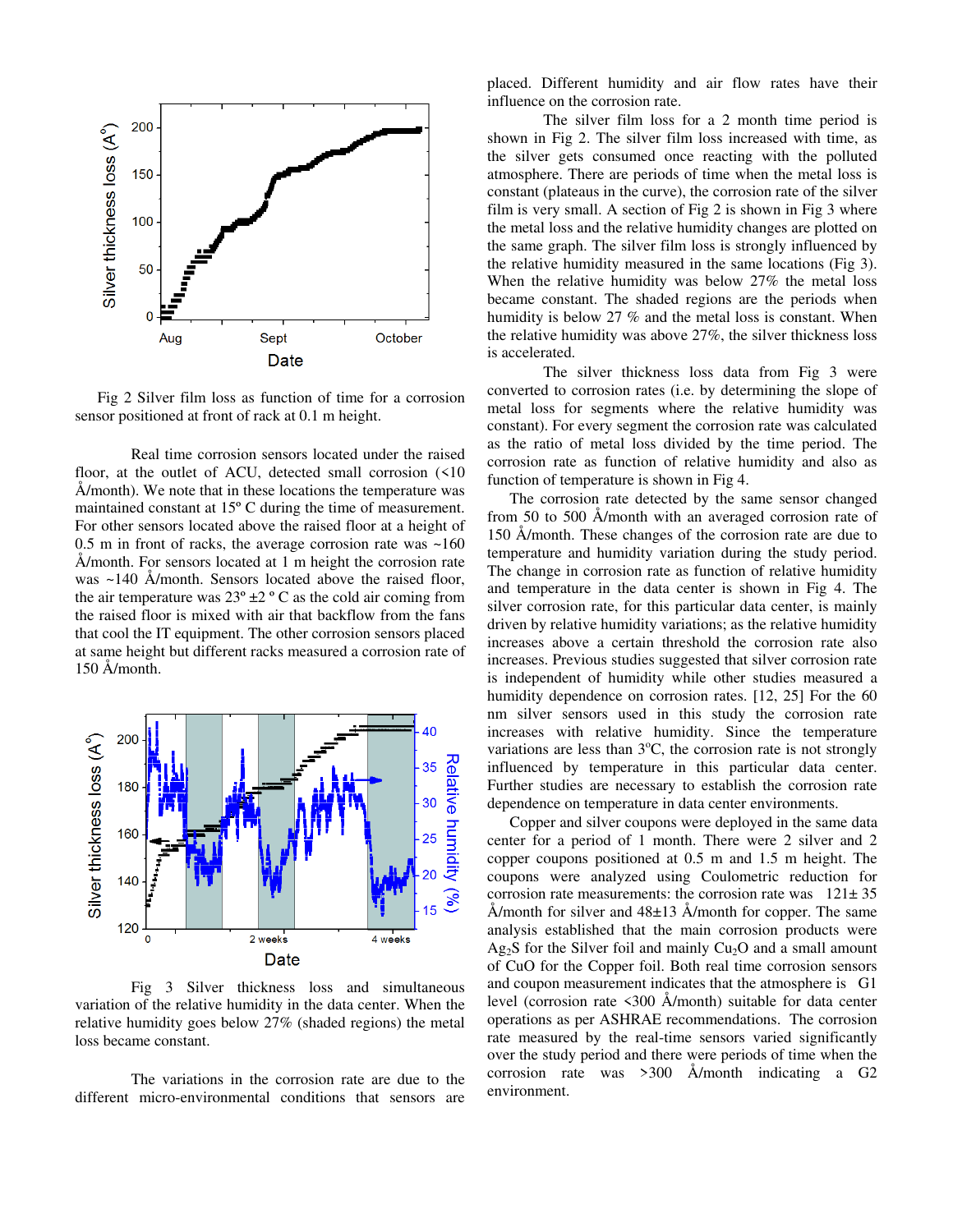

Fig 4 Corrosion rate for a Silver corrosion sensors and its dependence on relative humidity and temperature variation in the data center.

It must however be noted that gaseous contamination has seasonal variations and measurements should be taken over an extended period of time to establish the contamination level in the data center. We also note that the indoor atmosphere of this particular data center was strongly influenced by the outdoor dew point temperature. While the dew point inside the data centers was maintained in the ASHRAE recommended range, the indoor dew point temperature varied up to  $14^{\circ}$  C during the study period. The indoor dew point was tracking the outdoor dew point temperature during the study period. Data centers that are strongly influenced by the amount of "fresh air" make up and where indoor dew point temperature tracks the outdoor dew point temperatures are exposing IT equipment to weather variability. Ideally both temperature and humidity should be maintained constant and within the ASHRAE recommended range avoiding exposure of IT equipment to large dew point variations.

#### **3.Discussion and Conclusion**

Using outside air for cooling can have a large energy saving potential but may pose a risk of air contamination entering in data centers. It is documented that corrosion level of the outside air can have corrosion rates much larger than 300 Å/ month in some parts of the US (NY, NJ, OH, AR and CA). [12] In places where air contamination may pose a risk, gaseous and particulate filtering should be integrated with air side economization. Pollution and air contamination have spatial and temporal variations and these variations should be considered when outside air may be used for cooling purposes. The air contamination should be measured both for the indoor and outdoor air to establish when the outdoor air meets the required specifications to be used for air side economization.

Since the corrosion is a complex function of temperature, relative humidity, and contamination concentration, a facility wide monitoring of air quality parameters is highly beneficial to prevent corrosion failures. To enable gaseous contamination monitoring, an ultra sensitive corrosion sensor technology was developed and was characterized is a data center environment. This case study demonstrated the usefulness of corrosion monitoring and the future applicability of the same technology in air side economized data centers. Besides the effort to monitor the atmospheric contamination in data centers, a parallel effort should focus on characterizing the electronics components and circuits that should become more robust to withstand harsh atmospheric environments. [26, 27]

One risk parameter that appears with free air cooling is the corrosion of IC components and circuits. These risks should be quantified and build into prognostics models to manage and establish strategies to mitigate their effect. The corrosion rate is not uniform across a data center and there are locations where its value can be significantly lower than in other locations. A facility wide environmental sensor network would pinpoint regions with high risk and management models can be developed that relate the risk factors to data center operations. Such models can be extrapolated to provide a three dimensional visualization and prognostics of equipment failure risks in a data center.

#### **Acknowledgments**

This work was supported in part by the Department of Energy under DE-EE0002897 award.

#### **References**

- 1. ASHRAE "Environmental Guidelines for Datacom Equipment—Expanding the Recommended Environmental Envelope", 2008.
- 2. D. Blinde, and L. Lavoie, "Quantitative effects of relative and absolute humidity on ESD generation/suppression", Proceedings of EOS/ESD Symposium, vol. EOS-3, 9, 1981.
- 3. X. Fan, J. Zhou, and A. Chandra, "Package structural integrity analysis considering moisture", 58th Electronic Components and Technology Conference, 1054, 2008.
- 4. W. J. Ready, S. R. Stock, G. B. Freeman, L.L. Dollar, L.J. Turbini, "Microstructure of conductive anodic filaments formed during accelerated testing of printed